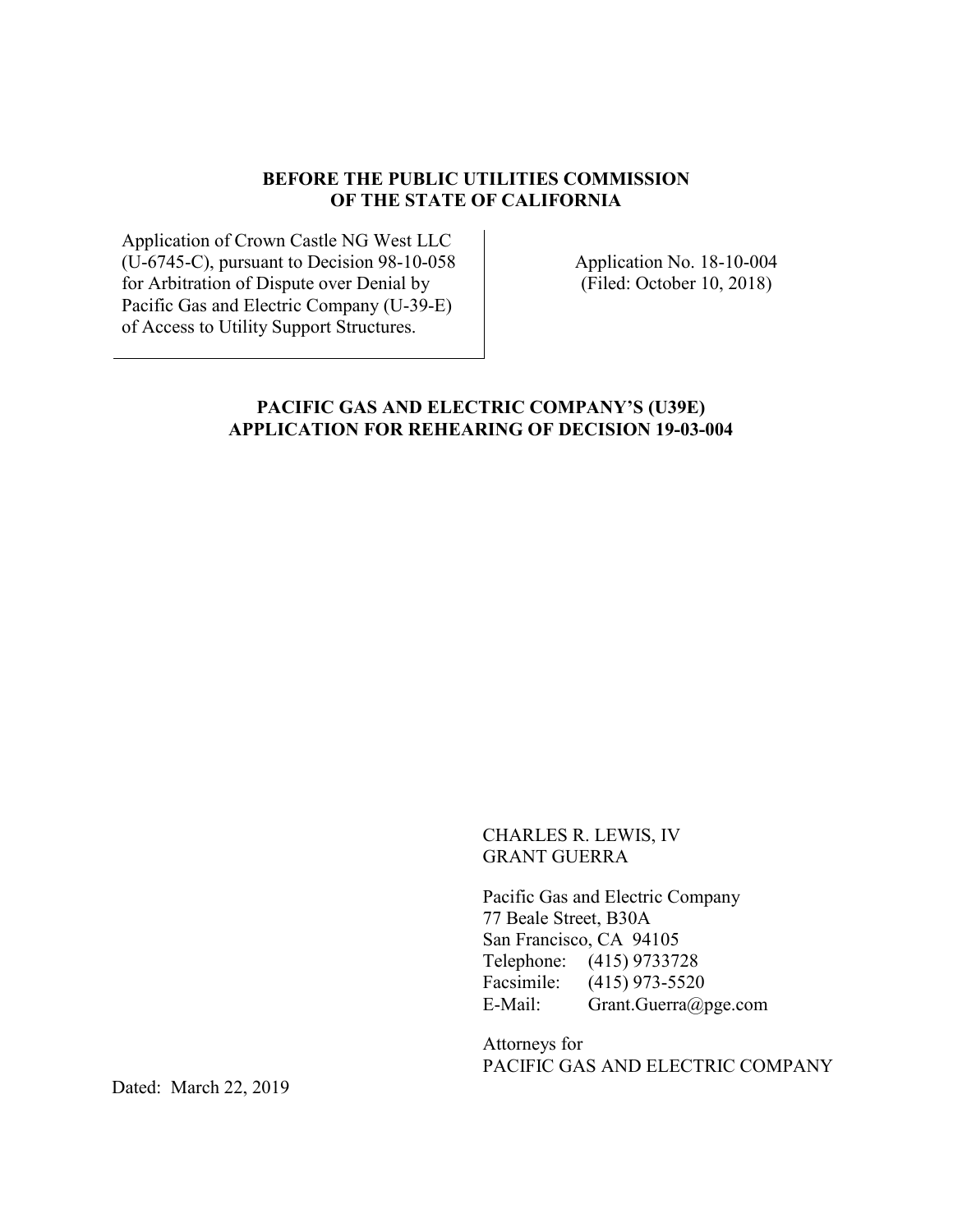## **BEFORE THE PUBLIC UTILITIES COMMISSION OF THE STATE OF CALIFORNIA**

Application of Crown Castle NG West LLC (U-6745-C), pursuant to Decision 98-10-058 for Arbitration of Dispute over Denial by Pacific Gas and Electric Company (U-39-E) of Access to Utility Support Structures.

Application No. 18-10-004 (Filed: October 10, 2018)

## **PACIFIC GAS AND ELECTRIC COMPANY'S (U39E) APPLICATION FOR REHEARING OF DECISION 19-03-004**

This Application for Rehearing of Decision 19-03-004 is filed pursuant to Rule 16.1 of the California Public Utilities Commission' s Rules of Practice and Procedure, and sections 1731 and 1756 of the California Public Utilities Code. Pacific Gas and Electric Company (PG&E), applies for rehearing of Decision 19-03-004 (the Decision) on the grounds that it commits multiple errors of law and fact. The Decision affirmed the final arbitrator's report determining that PG&E satisfies its responsibility under Decision 98-10-058 (ROW Decision) to grant nondiscriminatory access to Crown Castle NG West LLC (Crown Castle) by offering to lease space on its poles under PG&E's Overhead Facilities License Agreement which the Commission has accepted as non-discriminatory. The arbitrator ordered the parties to craft an arbitrated License Agreement reflecting mutually acceptable terms for leasing spacing on PG&E poles. However, the parties could not reach mutual agreement on the form of the License Agreement. In lieu of an arbitrated License Agreement, the Decision adopted the revised License Agreement proposed by Crown Castle. PG&E, as the incumbent utility that owns nearly 2.4 million poles in its service territory, understands and shares the desire to provide non-discriminatory access that will permit Crown Castle to meet its goals to rapidly deploy of broadband and provide reliable service to its customers. However, the Decision contains significant legal and factual errors. The Decision included findings that are contrary to the undisputed facts. These include the following finding:

• The Decision found that PG&E has not objected to Crown Castle's revisions to the form of License Agreement. Decision p. 3, Finding of Fact 9. The undisputed facts

-1-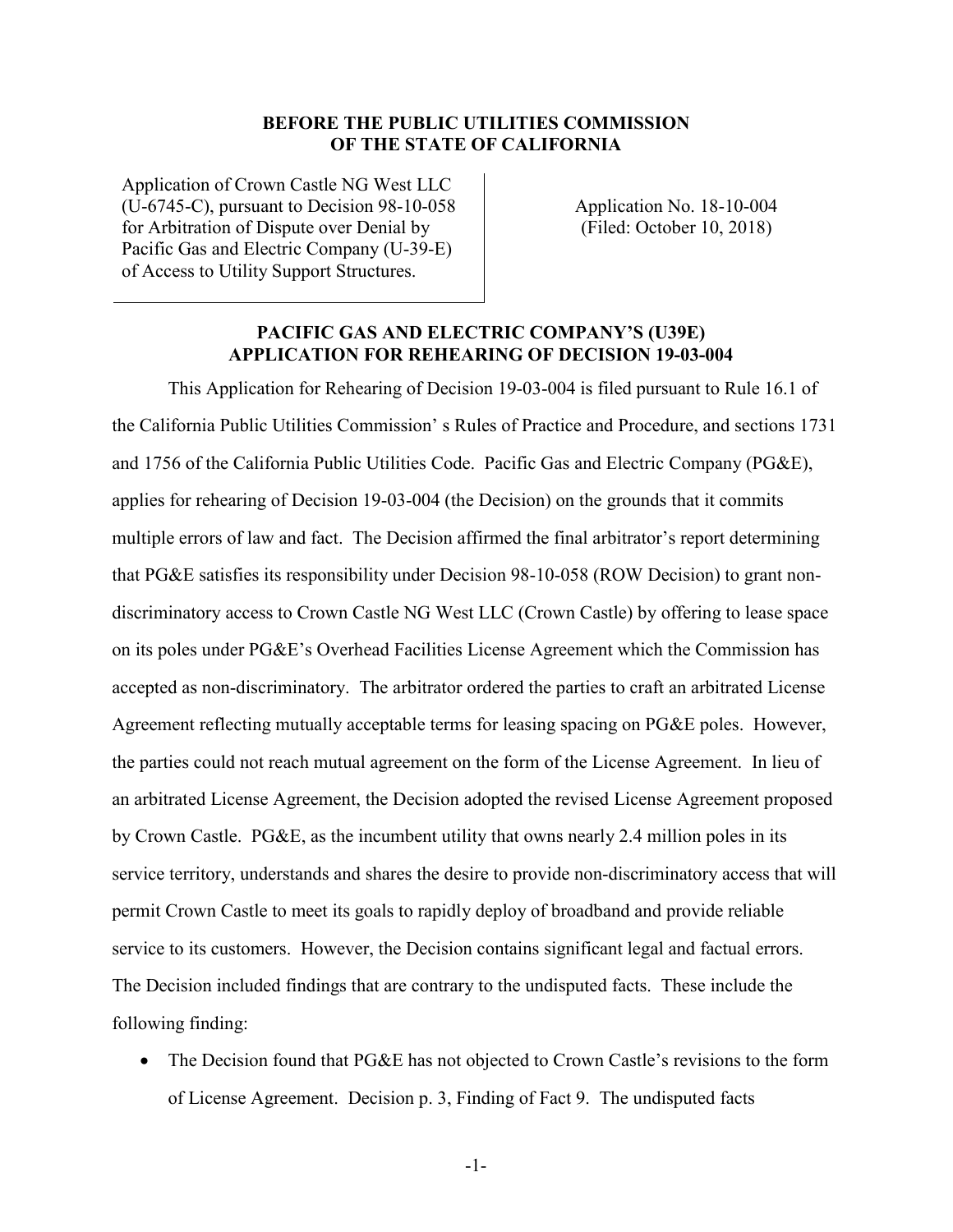demonstrate otherwise. The record demonstrates that PG&E objected to Crown Castle's proposed license provisions. Moreover, the basis for PG&E's objection was that Crown Castle's proposed license provisions were contrary to the Commission's "preferred outcomes" set forth in the ROW Decision.

• Neither the Final Arbitrator's Report nor the Proposed Decision provided any opportunity for PG&E to comment on Crown Castle's proposed license provisions and identify the specific reasons why these provisions would violate principles approved in the ROW Decision. Crown Castle's proposed license provisions are directly contrary to the findings and guidance set forth in the ROW Decision and would negatively impact PG&E in the performance of its duties in public service. The same issues relating to timeframes for action under the ROW Decision are currently being considered in the Commission's pending OIR in R.17-06-028. In view of the safety implications of these provisions, the Commission should refer the matter for further consideration in the arbitration proceeding, or in the alternative, stay the matter pending consideration of these issues in R.17-06-028.

## **I. THE DECISION INCORRECTLY FINDS PG&E FAILED TO OBJECT TO CROWN CASTLE'S PROPOSED REVISIONS.**

The Decision made a finding that "PG&E has not stated any disagreement to the revisions that Crown Castle proposes." Decision, p. 2. The Decision also finds "PG&E has not objected to Crown Castle's revisions to its License Agreement." Decision, p. 3, Finding of Fact 9. While the Final Arbitrator's Report provided no opportunity for PG&E to comment on Crown Castle's proposed license provisions, the record demonstrates that PG&E specifically objected to Crown Castle's proposed license provisions in the arbitration proceeding.

• PG&E's objected to Crown Castle's proposed elimination of the requirement that a licensee provide forty-eight (48) hours advance notice before any routine repair or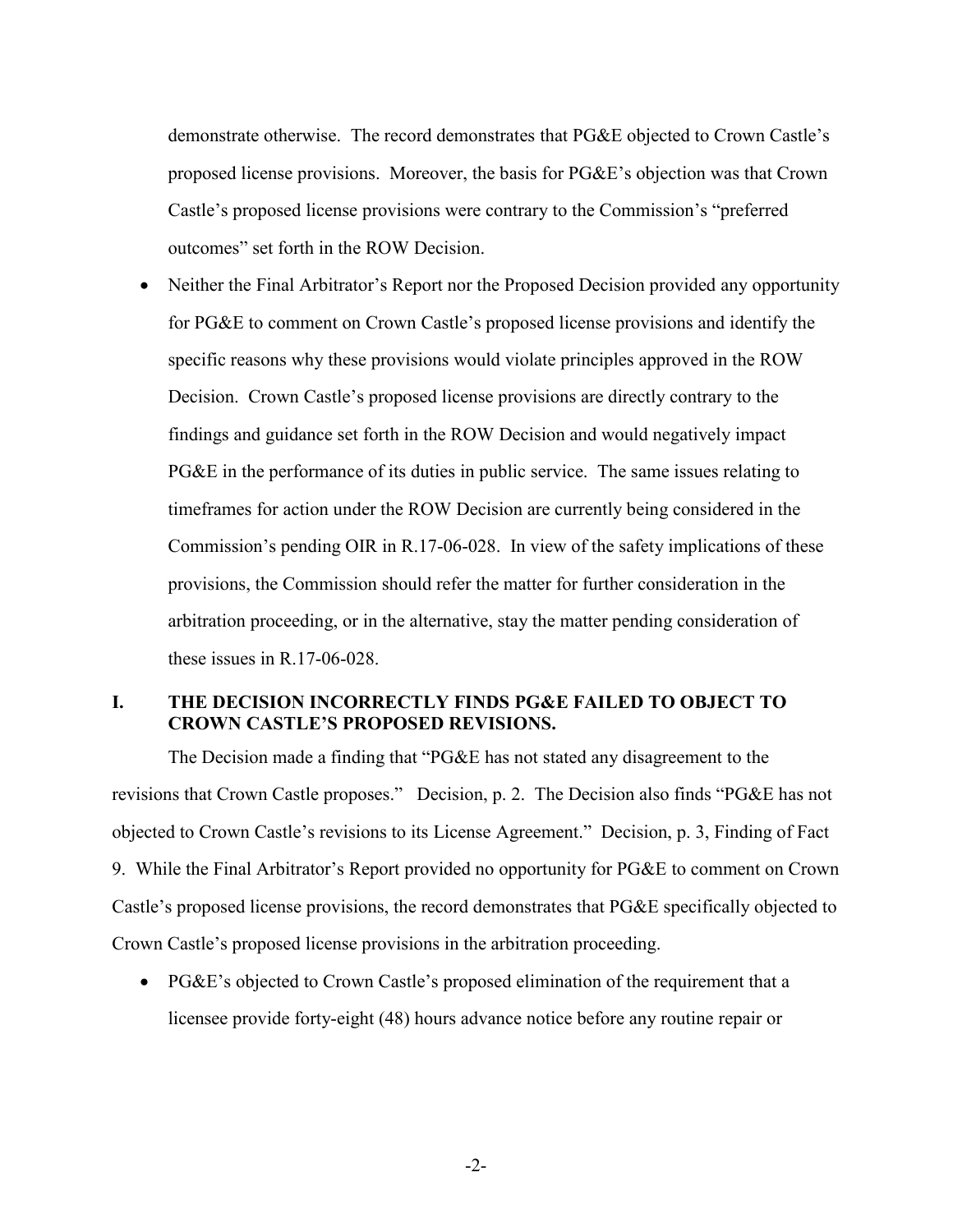maintenance of its facilities on PG&E's poles.<sup>[1](#page-3-0)</sup> As PG&E explained, the basis for this objection was that "preferred outcomes" in the ROW Decision indicate that telecommunication companies must provide the electric utility pole owner with 48-hour advance notice prior to commencing work on electric poles.<sup>[2](#page-3-1)</sup>

• PG&E's further objected to Crown Castle's proposed 45-day "deemed approved" provision, noting that the "preferred outcomes" of the ROW Decision specifically do not impose such a requirement on PG&E or other electric utilities. $3$ 

These provisions were the subject of prepared testimony and Crown Castle cross-examined PG&E's witness at the evidentiary hearing on these issues.<sup>[4](#page-3-3)</sup> Because these two contract provisions desired by Crown Castle deviated from the "preferred outcomes," PG&E objected that Crown Castle would carry the burden of proof on these issues.<sup>[5](#page-3-4)</sup> Moreover, because the ROW Decision explicitly states that Appendix A sets forth the "preferred outcomes" PG&E argued the Commission should basis its determination on those specified "preferred outcomes." The undisputed facts in the record demonstrate the above-quoted statement and Finding of Fact No. 9 that PG&E did object to Crown Castle's proposed contract provisions.

# **II. CROWN CASTLE'S LICENSE PROVISIONS CONTRAVENE PRINCIPLES IN THE ROW DECISION AND THE "PREFERRED OUTCOMES."**

The Decision concludes "The revisions to the License Agreement are within Crown Castle's right to obtain access to utility poles and support structures at reasonable terms and prices which do not impose a barrier to competition."<sup>[6](#page-3-5)</sup> This conclusion lacks a sufficient evidentiary basis in the record. As explained below, the Commission has not had the opportunity

<span id="page-3-0"></span> <sup>1</sup> Post-Hearing Brief of Pacific Gas and Electric Company filed December 11, 2018, p. 9-12.

<span id="page-3-1"></span> $\frac{2}{3}$  Appendix A, Rule IV.C.2. of ROW Decision, 1998 WL 1109255 (Cal.P.U.C) at \*77.

<span id="page-3-2"></span> $3$  Post-Hearing Brief of Pacific Gas and Electric Company filed December 11, 2018, p. 9 (citing Appendix A, Rule IV.B of ROW Decision, 1998 WL 1109255 (Cal.P.U.C) at \*76-77).

<span id="page-3-3"></span><sup>4</sup> Post-Hearing Brief of Pacific Gas and Electric Company filed December 11, 2018, p. 10 (citing EH Transcript, p. 87, line 2 to p. 88, line 5).

<span id="page-3-4"></span> $5$  Post-Hearing Brief of Pacific Gas and Electric Company filed December 11, 2018, p. 10.

<span id="page-3-5"></span> $6$  Conclusion of Law 2.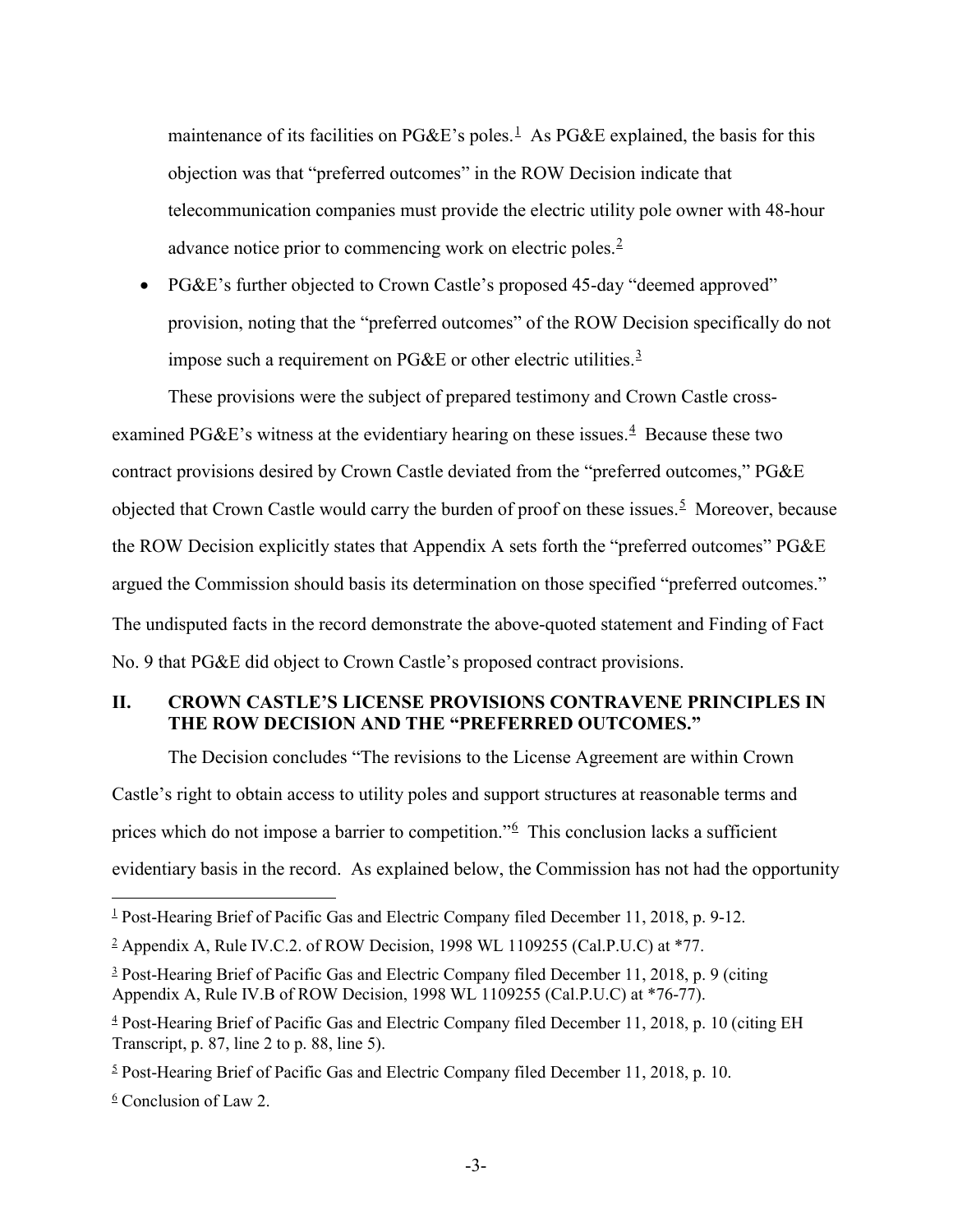to consider whether Crown Castle's proposed contract provisions are consistent with the "preferred outcomes" in the ROW Decision. Crown Castle's revisions to the License Agreement directly contravene established principles in the ROW Decision and the "preferred outcomes" in the following respects:

Crown Castle proposed to eliminate an express provision requiring 48-hour notice prior to work on PG&E's poles and support structures. The elimination of this notice requirement contravenes the "preferred outcomes" in the ROW Decision that telecommunication companies must provide the electric utility pole owner with 48-hour advance notice prior to commencing work on electric poles. $<sup>2</sup>$ </sup>

Crown Castle's proposed 45-day "deemed approved" provision  $\frac{8}{3}$  $\frac{8}{3}$  $\frac{8}{3}$  directly conflicts with the findings in the ROW Decision that "Changing the size or type of any attachment, or increasing the size or amount of cable support by an attachment has safety and reliability implications that the utility must evaluate before work begins."<sup>2</sup> A "deemed approved" attachment procedure is also contrary to the ROW Decision's conclusion that "No party may attach to the ROW or support structure of a utility without the express written authorization from the utility. $10^{\circ}$  $10^{\circ}$  Furthermore, the issue of whether request for attachment should be "deemed" approved" 45 days from the time of request has been identified as an issue to be addressed in the R.17-06-028. This proceeding is considering proposed Right of Way rule amendments. Specifically, OIR identified among the issues to be considered in the proceeding "Should the CPUC revisit timelines it set out in D.98-10-58", including "whether pole owners must respond within 45 days to actual requests for space subject to mitigating circumstances." $\frac{11}{11}$  $\frac{11}{11}$  $\frac{11}{11}$ 

<span id="page-4-0"></span><sup>&</sup>lt;sup>2</sup> Appendix A, Rule IV.C.2. of ROW Decision, 1998 WL 1109255 (Cal.P.U.C) at \*77.

<span id="page-4-1"></span> $8$  This "deemed approved" provision appears in two separate provisions of the License Agreement, Section 3.1(b) [governing new attachments] and Section 3.2 [governing additional attachments].

<span id="page-4-2"></span><sup>&</sup>lt;sup>2</sup> ROW Decision, Finding of Fact 23.

<span id="page-4-3"></span><sup>&</sup>lt;sup>10</sup> ROW Decision, Conclusion of Law 5.

<span id="page-4-4"></span> $\perp$  R.17-06-028, p. 51. Assigned Commissioner's Scoping Memo and Ruling dated August 8, 2018, Section 3.1(1) pp. 12-13.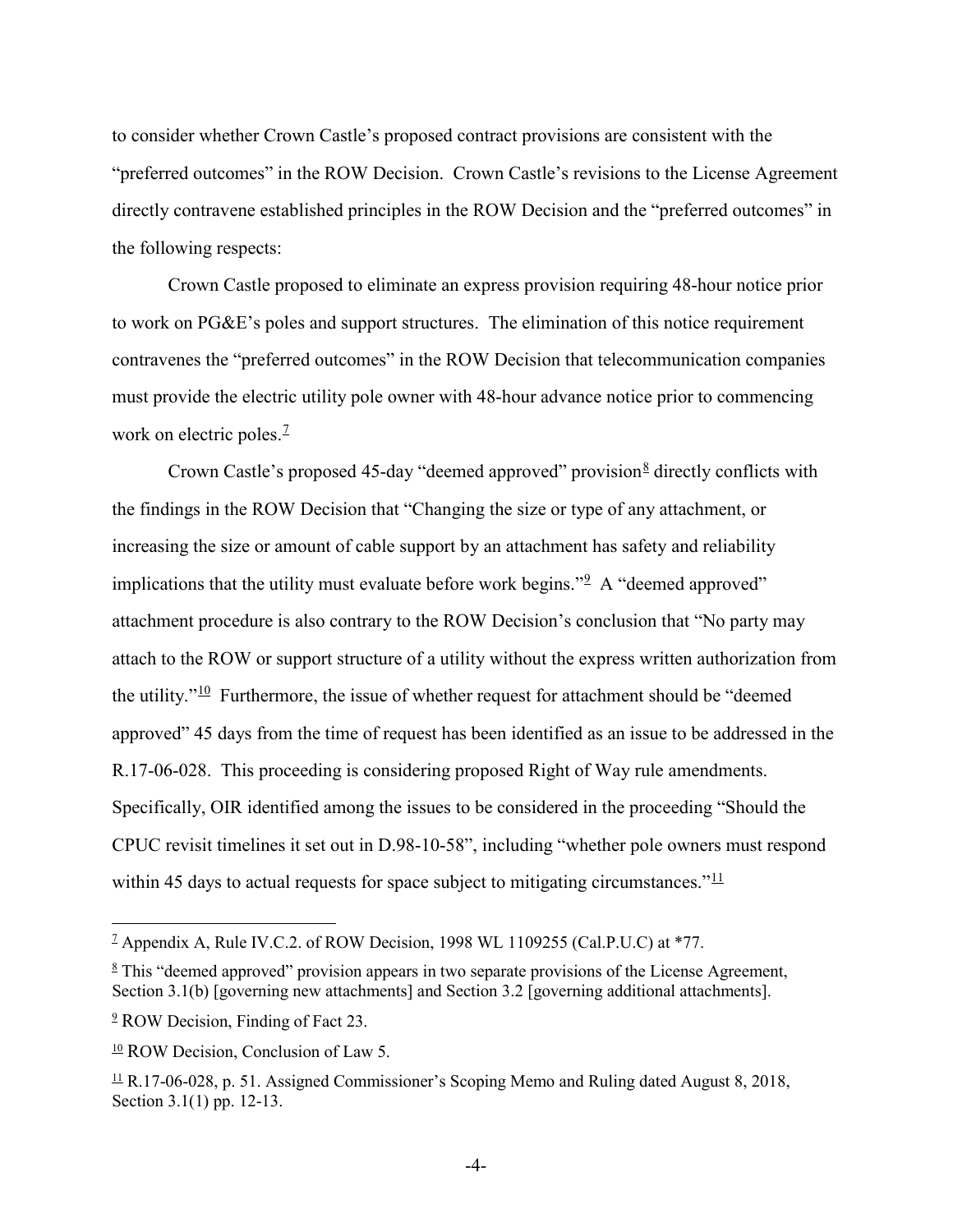Crown Castle proposed a restriction that PG&E may not undertake any rearrangement or relocation work on any pole occupied by Permittee without written approval by Permittee. Such a restriction is contrary to other provisions of the License Agreement. First, relocation work is governed by in an entirely different provision, Section 7.2, titled Relocation. Under Section 7.2, PG&E may relocate all or any portion of its poles to other locations. PG&E provides the Permittee 60 days advance written notice or less if circumstances require. Under this provision, PG&E may require the Permittee to transfer its facilities, or with Permittee's consent, PG&E may transfer Permitee's Pole Attachments to the alternative location. In addition, Section 2.1 of the License Agreement is expressly made subject to the conditions prescribed in the Commission's General Order (GO) 69-C. This provision acknowledges that PG&E will use commercially reasonable efforts to accommodate relocations, the license is subject to revocation under GO 69-C. Yet another provision, Section 7.4(c), expressly provides that pole relocation may be required due to "Granting Authority action." This refers to an order to relocate the pole by a County or municipality that regulates use of the public right of way. Pole relocations are commonly required to accommodate changes in grade, width or alignment of public rights of way. PG&E is required under its franchise agreements to relocate to accommodate such changes in public ROW.<sup>12</sup> Crown Castle's restriction on pole relocation without the licensee's authorization would fundamentally undermine the principle that the GO 69-C license is subject to revocation, either to accommodate PG&E's own use of the pole in the interest of its core utility service or to accommodate use of public ROW by a Granting Authority. This condition would substantially impede PG&E's ability to serve its customers and comply with its obligations under its franchise agreements.

Finally, Crown Castle's proposed a new requirement that PG&E execute a pole replacement within sixty (60) days of Permittee's written request or less if circumstances require. This provision contradicts the timeframes specified in the ROW Decision, which requires the

-5-

<span id="page-5-0"></span> $12$  This requirement derives from PG&E's franchise agreements with municipalities. Public Utilities Code Section 6297.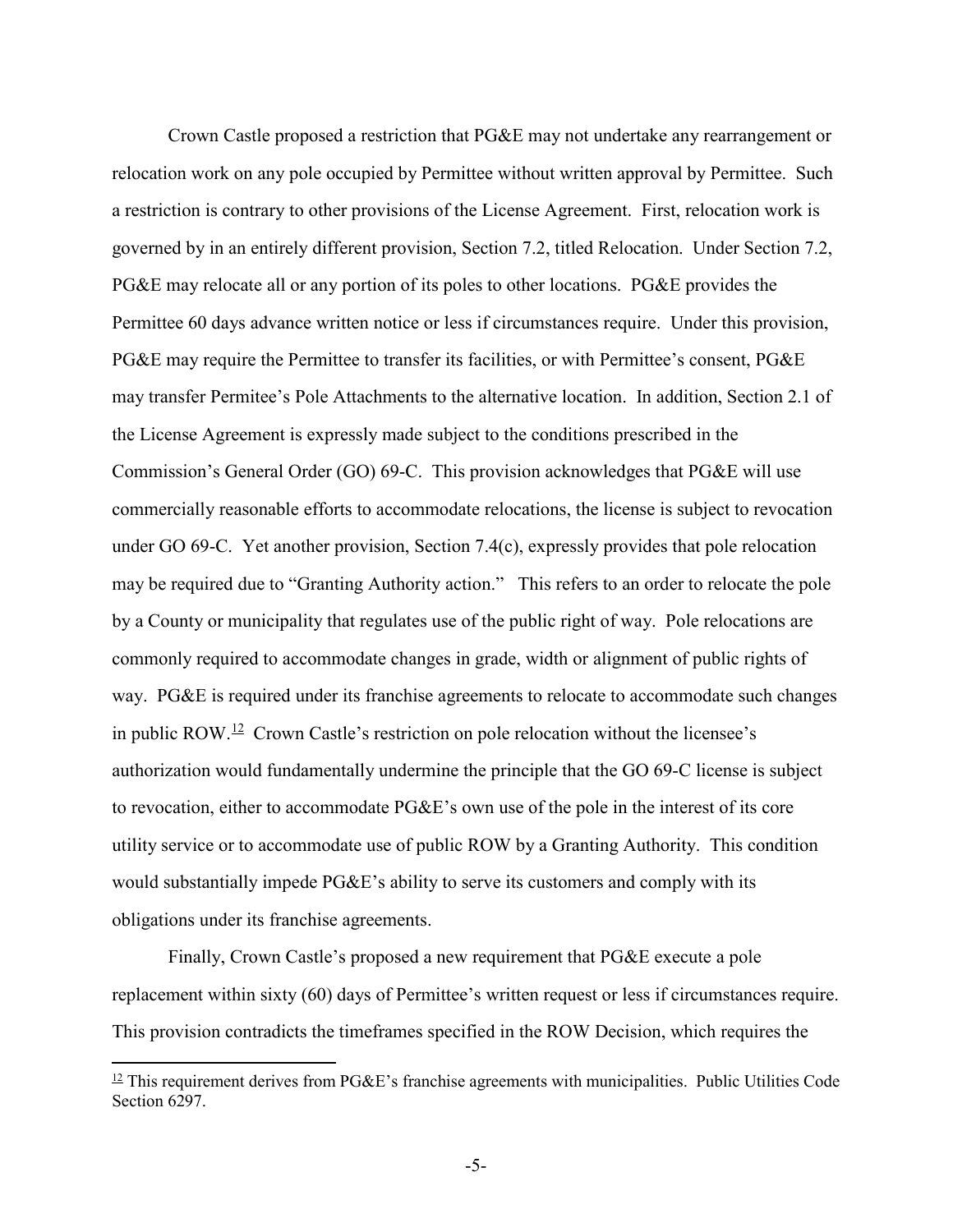incumbent utility perform make-ready work on its poles, ducts or conduit to accommodate a request for access within 60 business days of receipt of an advance payment for such work.<sup>13</sup>

# **III. THE ADOPTION OF THE DECISION DID NOT FOLLOW THE COMMISSION'S RULES GOVERNING COMMENT AND REPLY ON A PROPOSED DECISION.**

A draft version of D.19-03-044 appeared electronically on the Commission's agenda on March 4. However, it was not served on parties prior to its adoption at the March 14, 2018 Commission Meeting. On March 20, 2019 the Commission served its Final Decision (D.) 19-03- 004 on parties. In adopting the Decision without allowing for comment and reply, the Commission violated its own rules, and thereby committed a prejudicial abuse of discretion.<sup>[14](#page-6-1)</sup> Had a proposed decision been served to parties, PG&E would have alerted the Commission to the factual and legal errors in the PD. In the Rules of Practice and Procedure, the Commission promulgated rules defining the process for comment on Proposed Decisions, providing that parties may file comments on a proposed decision within 20 days of the date of service<sup>[15](#page-6-2)</sup> and a reply to comments within five days of the comment deadline.<sup>[16](#page-6-3)</sup> Thus, the adoption of D.19-03-044 did not allow for the required comment and reply comment period in violation of Rule 14.1.

While the Rules of Practice and Procedure allow the Commission to reduce or waive the period for public review or comment, the circumstances surrounding D.19-03-004 do not match any of the criteria outlined in Rule 14.6, such as an unforeseen emergency situation, activities or disasters that would severely impair public health or safety, requests for relief based on extraordinary circumstances, or other unusual matters that cannot be disposed of by normal procedures. No such exigent circumstances exist that would warrant eliminating the comment period under Rule 14.1.

<span id="page-6-0"></span> $13$  ROW Decision, Conclusion of Law 39.

<span id="page-6-2"></span><span id="page-6-1"></span><sup>&</sup>lt;sup>14</sup> Public Utilities Code Sections 1757.1(a)(1-2). See also, California Code of Civil Procedure 1094.5(b).  $\frac{15}{12}$  Rule 14.3(a).

<span id="page-6-3"></span> $\frac{16}{16}$  Rule 14.3(d).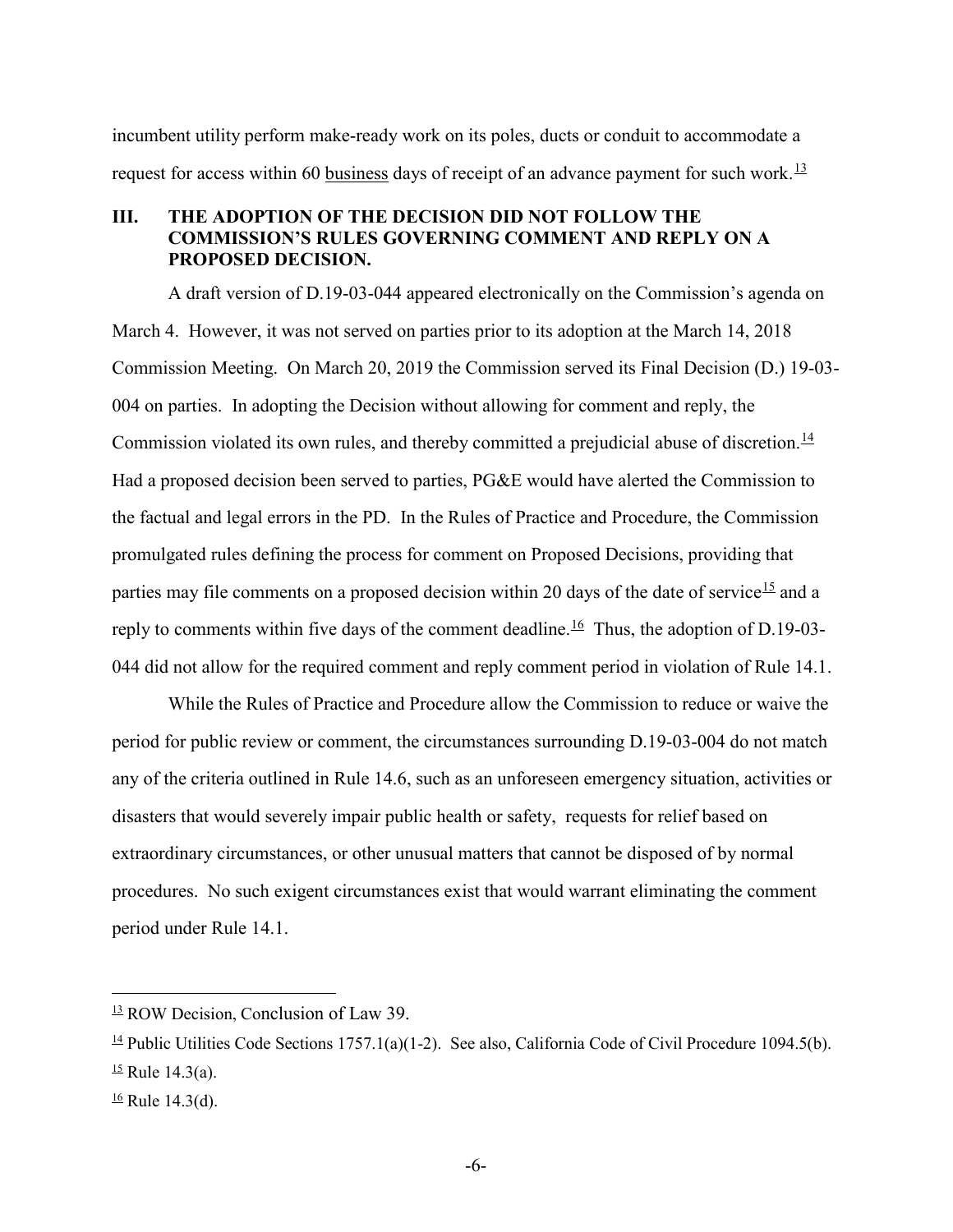Finally, nothing in the D.98-10-058 ("ROW Decision") or ALJ-181 (superseding ALJ-174) negate the required comment and reply to comments in Rule 14.1. In fact, D.98-10-058 specifically contemplates that "[the Commission's] normal rules of practice and procedures should be followed at all times during the dispute resolution process." $\frac{17}{17}$  $\frac{17}{17}$  $\frac{17}{17}$ 

# **IV. THE ARBITRATED LICENSE AGREEMENT WAS NOT THE FOCUS OF THE ARBITRATION AND PG&E DID NOT HAVE A FAIR OPPORTUNITY TO BE HEARD ON CROWN CASTLE'S PROPOSED REVISIONS.**

Crown Castle filed an Application (A.) 18-10-004 on October 10, 2018 requesting arbitration under the expedited dispute resolution process in Decision (D.) 98-10-058 ("ROW Decision"). PG&E filed its Response to the Application for Arbitration on October 25, 2018 and the parties field a Joint Statement on Unresolved Issues on October 29. Crown Castle requested that the Commission resolve whether PG&E may refuse to sell space on its pole and whether PG&E may condition the sale on agreement to purchase the entire communications space. PG&E requested the Commission resolve whether PG&E's Overhead Facilities License Agreement satisfies the ROW Decision's nondiscriminatory access requirements. Based on the original Application, Response, and Joint Statement on Unresolved Issues, on December 10, 2018 an Assigned Commissioner's Scoping Memo and Ruling set out four issues to be addressed.

The Final Arbitrator's Report resolved each issue in PG&E's favor. Specifically, it found that: PG&E's offer to lease space on its poles pursuant to PG&E's Overhead Facilities License Agreement satisfies PG&E's responsibility to provide non-discriminatory access (Issue 1); $^{18}$  $^{18}$  $^{18}$  that D.98-10058 does not compel PG&E to lease or sell space on its solely owned poles (Issue 2);<sup>[19](#page-7-2)</sup> that the Commission is not required to defer to the procedures established by the Northern

<span id="page-7-0"></span> $\frac{17}{2}$  Pg. 112.

<span id="page-7-1"></span> $18$  "1. Does PG&E's offer to lease space to Crown under PG&E's License Agreement satisfy the ROW Decision's nondiscriminatory access requirements?"

<span id="page-7-2"></span> $\frac{19}{2}$  "2. Do the ROW Decision's nondiscriminatory access requirements, or as amended by D.18-04-007, compel both lease and sale of space on PG&E poles?"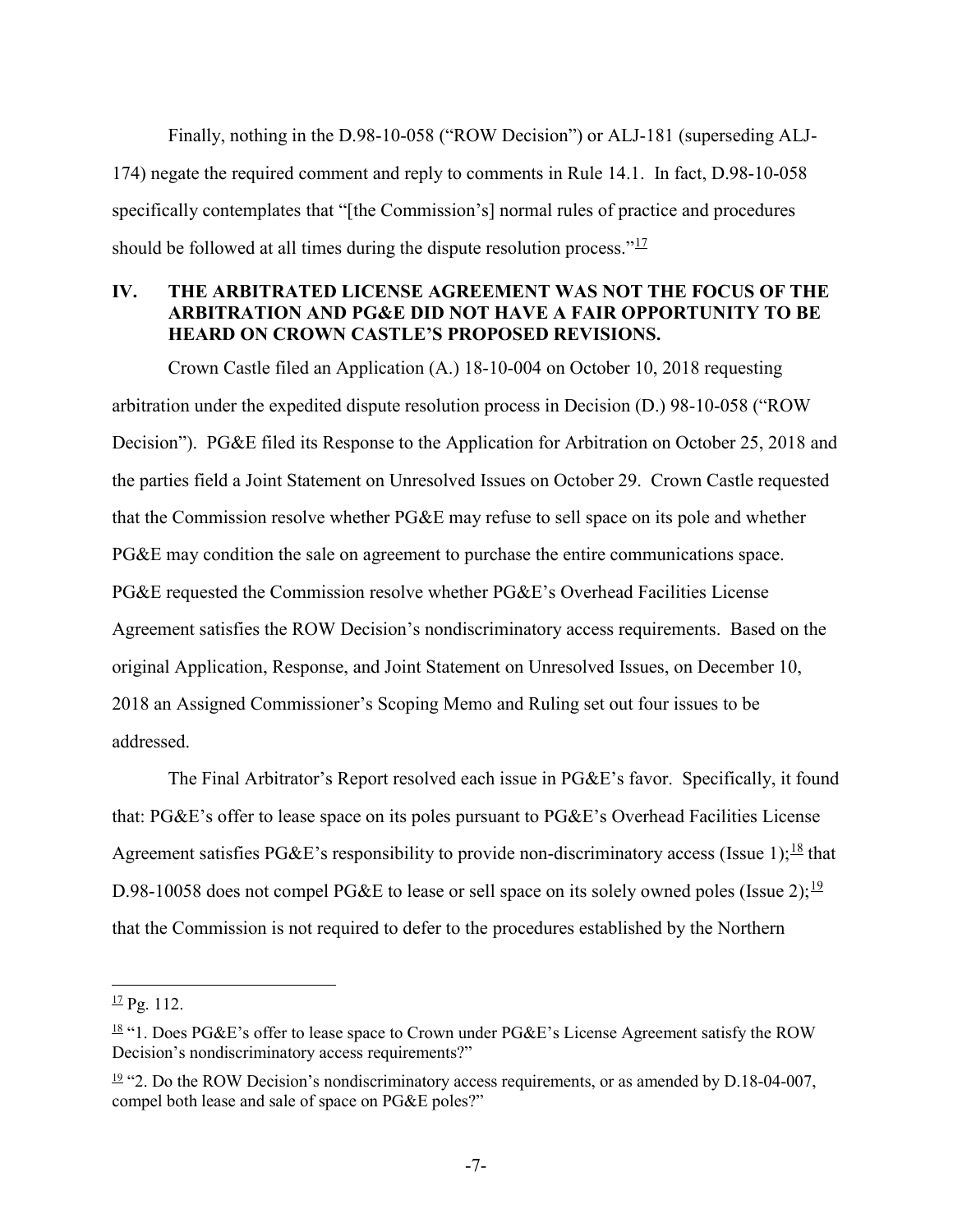California Joint Pole Association (NCJPA) and therefore its procedures are irrelevant to this dispute (Issue 3);  $20$  and, finally, thus the Commission declines to compel PG&E to sell space and instead ordered parties to lease "under PG&E's approved License Agreement" (Issue 4).<sup>[21](#page-8-1)</sup> The arbitration did not consider the extent to which Crown Castle's proposed revisions to the license agreement comports with the "preferred outcomes" or whether they could be harmonized in a consistent manner. Because the parties were not afforded the opportunity to be heard on this issue the Commission should close the proceeding without adoption of the revised License Agreement, or in the alternative, refer the matter back to arbitration for further consideration.

### **V. CONCLUSION.**

The increased access that this Decision mandates PGE comply with does not properly consider the impact on safety that granting such increased access to Crown establishes. By incorporating the revised terms in Crown's revised License Agreement, namely 45 day response timeline, by 45 day deemed-approved without PGE review and written authorization, and by no notification by the Permittee for access to and working on Company poles, safety is compromised. In the current environment of the 'new-normal' and the imperative to maintain the safety of PG&Es infrastructure these increased and expedited access and attachment terms are imprudent. Such increased access affects safety, which is a concern of the public, the CPUC, and both electric and telecom utilities. All parties need time for full exploration of requirements and risks that would be the outcome of such changes. This is the basis for the OIR in R.17-06-028, so that amendments to the Right of Way rules can be carefully considered with input from all parties.

For the foregoing reasons, PG&E respectfully requests that the Commission vacate the portion of the Decision that adopts the revised License Agreement (Attachment 1). Because the

<span id="page-8-0"></span> $\frac{20}{20}$  "3. Does the JPA procedure established by the NCJPA require a pole owner to sell or lease space on its poles, and if so, are NCJPA procedures in conflict with nondiscriminatory access requirements under the ROW Decision?"

<span id="page-8-1"></span> $21$  "Should and may the Commission compel PG&E to sell space on its poles to promote broadband deployment?"